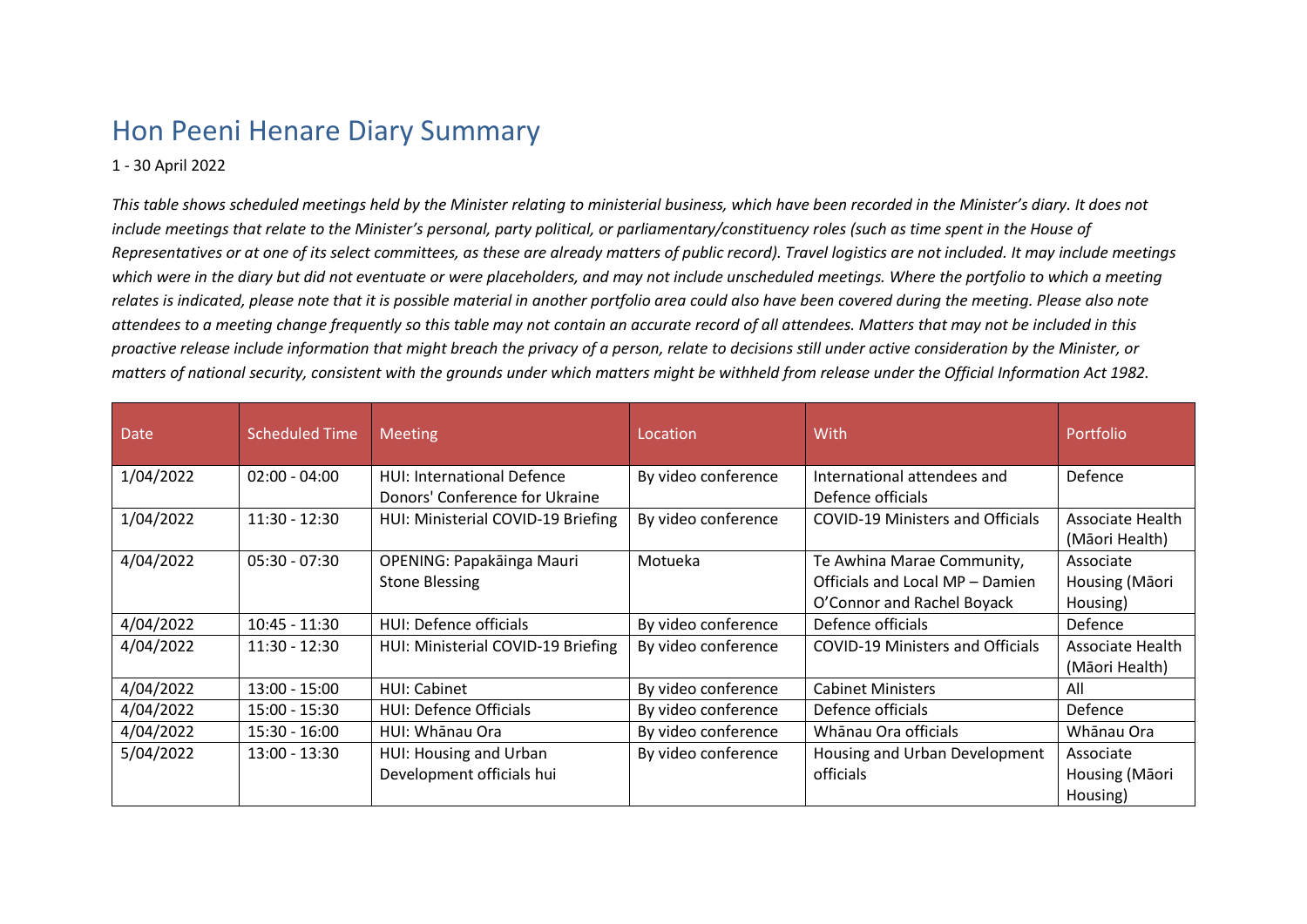| 5/04/2022 | 17:00 - 18:00   | <b>HUI: Cabinet Committee</b>                                     | By video conference | <b>Cabinet Committee Ministers</b>      | All               |  |
|-----------|-----------------|-------------------------------------------------------------------|---------------------|-----------------------------------------|-------------------|--|
| 6/04/2022 | $09:00 - 09:30$ | <b>HUI: Opposition Defence</b>                                    | Beehive             | Hon Gerry Brownlee (Acting              | Defence           |  |
|           |                 | Spokesperson                                                      |                     | Defence Spokesperson)                   |                   |  |
| 6/04/2022 | $10:00 - 11:00$ | <b>HUI: Cabinet Committee</b>                                     | By video conference | <b>Cabinet Committee Ministers</b>      | All               |  |
| 6/04/2022 | $11:30 - 12:30$ | HUI: Ministerial COVID-19 Briefing                                | By video conference | <b>COVID-19 Ministers and Officials</b> | Associate Health  |  |
|           |                 |                                                                   |                     |                                         | (Māori Health)    |  |
| 6/04/2022 | $12:30 - 13:00$ | HUI: Te Rūnanga o Ngāti Awa (Iwi)                                 | By video conference | Te Rūnanga o Ngāti Awa (Iwi)            | Associate Health  |  |
|           |                 | Pandemic Response                                                 |                     | Pandemic Response                       | (Māori Health)    |  |
| 6/04/2022 | 17:00 - 17:45   | Withheld in accordance with s6(a) of the Official Information Act |                     |                                         |                   |  |
| 6/04/2022 | $18:00 - 18:45$ | HUI: Non - NICF Iwi                                               | By video conference | Non - NICF Iwi                          | Whānau Ora,       |  |
|           |                 |                                                                   |                     |                                         | Associate Health, |  |
|           |                 |                                                                   |                     |                                         | Associate         |  |
|           |                 |                                                                   |                     |                                         | Housing (Māori    |  |
|           |                 |                                                                   |                     |                                         | Housing)          |  |
| 7/04/2022 | $09:00 - 10:00$ | <b>MEDAL PRESENTATION: COL Ben</b>                                | <b>Beehive</b>      | COL Ben Bagley, family and              | Defence           |  |
|           |                 | <b>Bagley</b>                                                     |                     | Defence officials                       |                   |  |
| 7/04/2022 | $10:30 - 11:30$ | <b>HUI: Cabinet Committee</b>                                     | By video conference | <b>Cabinet Committee Ministers</b>      | All               |  |
| 8/04/2022 | $08:10 - 08:20$ | <b>MEDIA: Radio Waatea</b>                                        | By phone            | Radio Waatea                            | All               |  |
| 8/04/2022 | $10:00 - 11:30$ | <b>ATTEND: Opening of Pukeaute</b>                                | <b>Hastings</b>     | Hon Willie Jackson,                     | Associate         |  |
|           |                 | Papakāinga, Hastings                                              |                     | Mahue Pera Ahu Whenua Trust,            | Housing (Māori    |  |
|           |                 |                                                                   |                     | Local community members,                | Housing)          |  |
|           |                 |                                                                   |                     | officials and Local MP Meka             |                   |  |
|           |                 |                                                                   |                     | Whaitiri                                |                   |  |
| 8/04/2022 | $12:30 - 14:30$ | HUI: Ngāti Kahungunu lwi                                          | Hastings            | Hon Willie Jackson, Ngāti               | Associate         |  |
|           |                 | Corporation                                                       |                     | Kahungunu Iwi Corporation and           | Housing (Māori    |  |
|           |                 |                                                                   |                     | <b>Officials</b>                        | Housing)          |  |
| 8/04/2022 | $14:00 - 15:00$ | HUI: Ministerial                                                  | By video conference | Ministers and officials                 | Associate Health  |  |
|           |                 |                                                                   |                     |                                         | (Māori Health)    |  |
| 8/04/2022 | $15:00 - 16:00$ | HUI: Ministerial COVID-19 Briefing                                | By video conference | <b>COVID-19 Ministers and Officials</b> | Associate Health  |  |
|           |                 |                                                                   |                     |                                         | (Māori Health)    |  |
| 9/04/2022 | $09:00 - 11:30$ | ATTEND: Whare opening                                             | Gisborne            | Toitū Tairāwhiti, Maru Ora, local       | Associate         |  |
|           |                 |                                                                   |                     | community, officials and Local          | Housing (Māori    |  |
|           |                 |                                                                   |                     | MP Meka Whaitiri                        | Housing)          |  |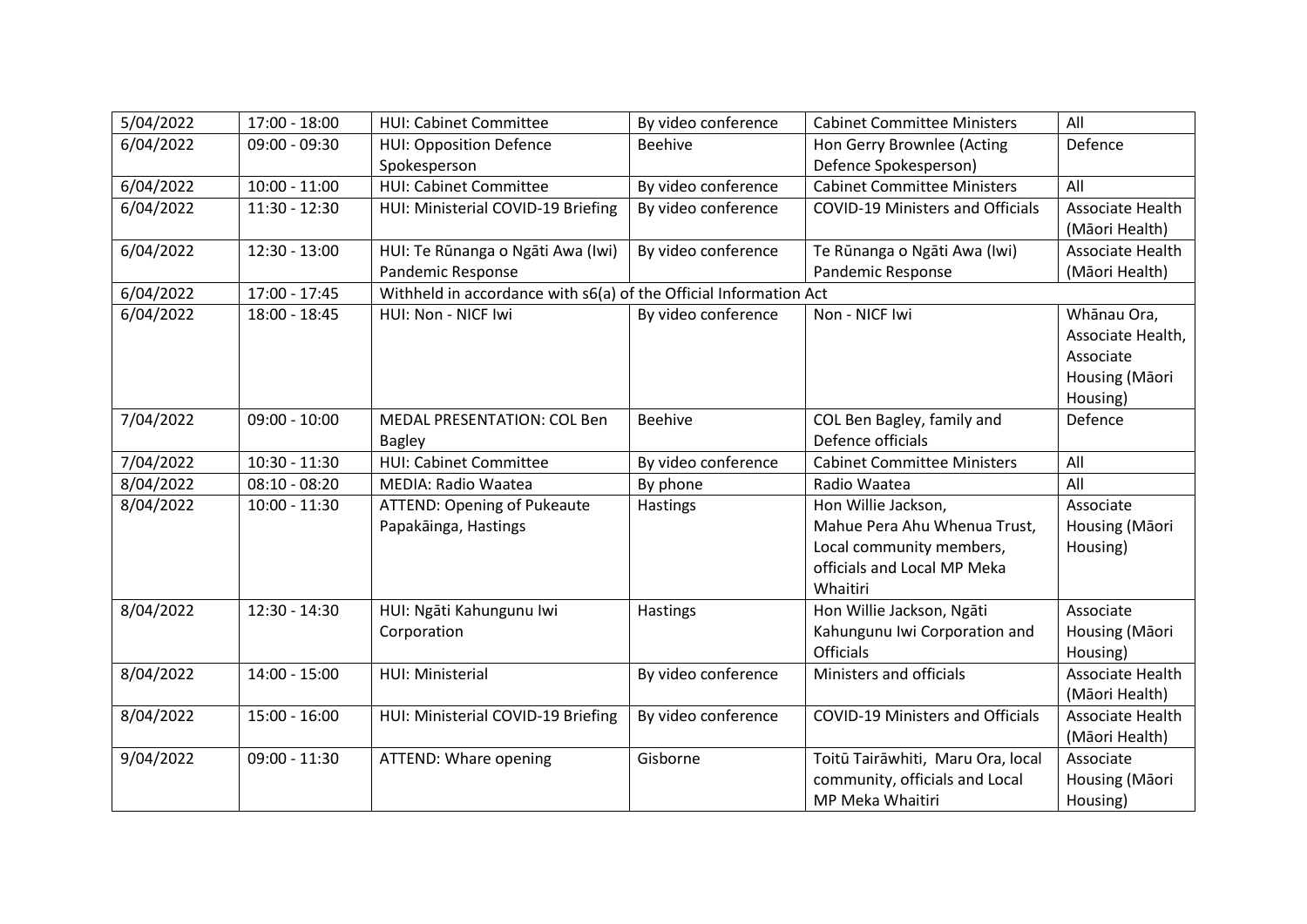| 9/04/2022  | $11:00 - 11:30$ | <b>VISIT: Turanga Build Smart site</b> | Gisborne            | Build Smart staff, Toitū                | Associate        |
|------------|-----------------|----------------------------------------|---------------------|-----------------------------------------|------------------|
|            |                 |                                        |                     | Tairāwhiti, officials and Local MP      | Housing (Māori   |
|            |                 |                                        |                     | Meka Whaitiri                           | Housing)         |
| 9/04/2022  | 12:30 - 14:30   | HUI: with representatives from Tū      | Gisborne            | Tu Mai Tairawhiti                       | Associate Health |
|            |                 | Mai Tairāwhiti                         |                     |                                         | (Māori Health)   |
| 11/04/2022 | $09:15 - 10:00$ | HUI: Health Ministers and Officials    | By video conference | Hon Little, Hon Dr Verrall, Hon         | Associate Health |
|            |                 |                                        |                     | Aupito Sio and Ministry of Health       | (Māori Health)   |
|            |                 |                                        |                     | officials                               |                  |
| 11/04/2022 | $10:00 - 11:00$ | HUI: Defence officials                 | By video conference | Defence officials                       | Defence          |
| 11/04/2022 | $11:00 - 11:30$ | HUI: Housing and Urban                 | <b>Beehive</b>      | Housing and Urban Development           | Associate        |
|            |                 | Development officials                  |                     | officials                               | Housing (Māori   |
|            |                 |                                        |                     |                                         | Housing)         |
| 11/04/2022 | $11:30 - 12:30$ | HUI: Ministerial COVID-19 Briefing     | By video conference | <b>COVID-19 Ministers and Officials</b> | Associate Health |
|            |                 |                                        |                     |                                         | (Māori Health)   |
| 11/04/2022 | $13:00 - 15:00$ | <b>HUI: Cabinet</b>                    | By video conference | <b>Cabinet Ministers</b>                | All              |
| 11/04/2022 | $16:00 - 17:00$ | <b>MEDIA: Post-Cabinet Press</b>       | Beehive             | Rt Hon Jacinda Ardern, Media            | Defence          |
|            |                 | Conference                             |                     |                                         |                  |
| 11/04/2022 | $16:30 - 17:15$ | HUI: Health officials                  | Videoconference     | <b>Health officials</b>                 | Associate Health |
|            |                 |                                        |                     |                                         | (Māori Health)   |
| 12/04/2022 | $15:30 - 16:00$ | <b>HUI: Stroke Foundation</b>          | By video confernece | <b>Stroke Foundation officials</b>      | Associate Health |
|            |                 |                                        |                     |                                         | (Māori Health)   |
| 12/04/2022 | $16:00 - 16:30$ | <b>MEDIA: Radio Waatea</b>             | <b>By Phone</b>     | Radio Waatea                            | Defence          |
| 12/04/2022 | 16:30 - 17:00   | <b>HUI: Defence Officials</b>          | <b>Beehive</b>      | <b>Defence Officials</b>                | Defence          |
| 12/04/2022 | 17:00 - 18:00   | <b>HUI: Defence Officials</b>          | Beehive             | Defence Officials                       | Defence          |
| 13/04/2022 | $08:20 - 08:50$ | <b>MEDIA: RNZ</b>                      | By Phone            | <b>RNZ</b>                              | Defence          |
| 13/04/2022 | $10:00 - 11:00$ | <b>HUI: Cabinet Committee</b>          | By video conference | <b>Cabinet Committee Ministers</b>      | All              |
| 13/04/2022 | 14:30 - 15:30   | Welcome visitors from Australia        | Auckland            | Attendees                               | Associate        |
|            |                 | including media interviews             |                     |                                         | Tourism          |
| 14/04/2022 | $08:30 - 09:00$ | HUI: Attorney General                  | Beehive             | Hon Parker and Defence officials        | Defence          |
| 14/04/2022 | $10:00 - 11:00$ | HUI: Defence officials                 | Beehive             | Defence officials                       | Defence          |
| 15/04/2022 | $08:10 - 08:20$ | <b>MEDIA: Radio Waatea</b>             | By phone            | Radio Waatea                            | All              |
| 22/04/2022 | $08:10 - 08:20$ | <b>MEDIA: Radio Waatea</b>             | By phone            | Radio Waatea                            | All              |